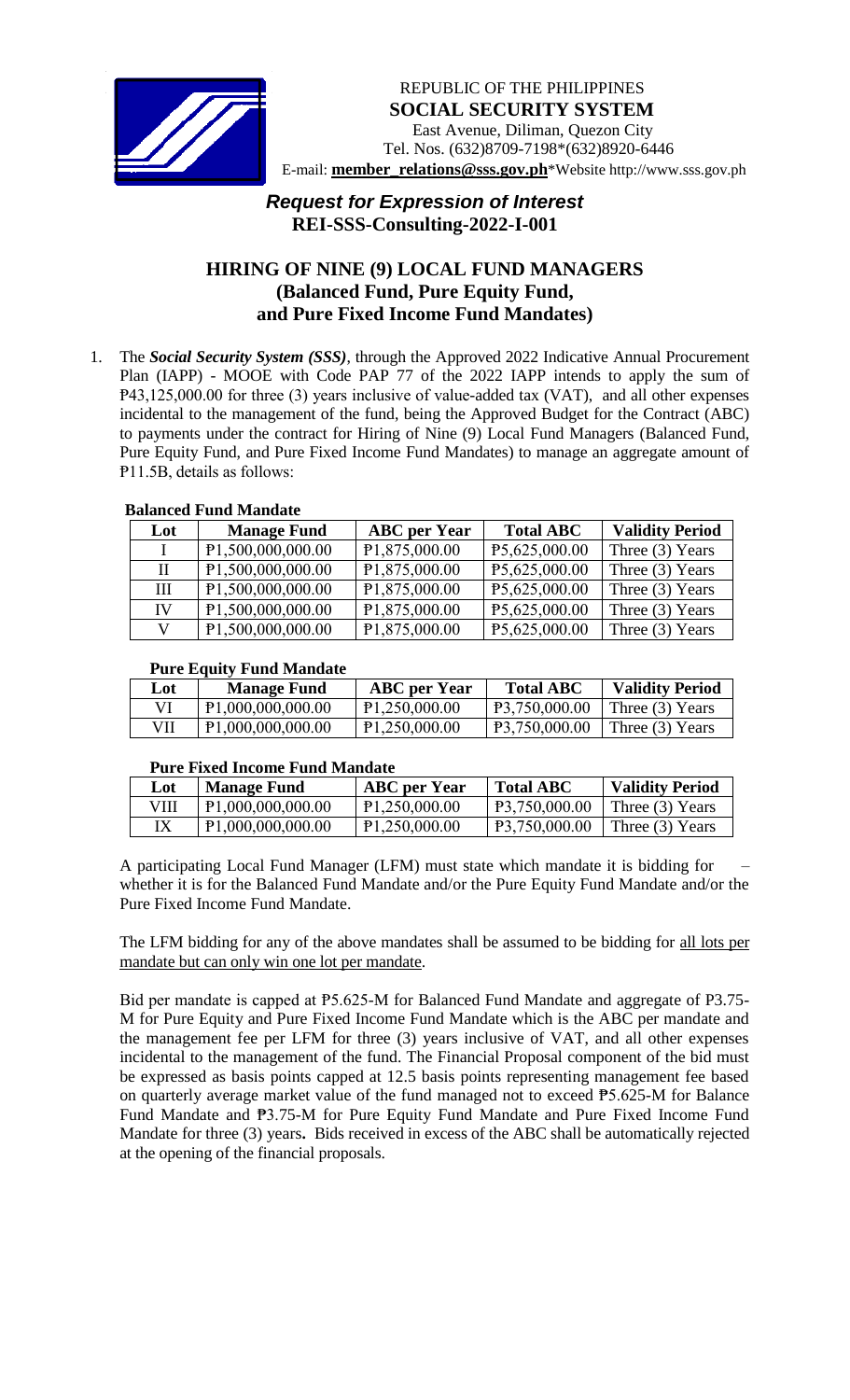2. The *Social Security System* now calls for the submission of eligibility documents for **Hiring of Nine (9) Local Fund Managers (Balanced Fund, Pure Equity Fund, and Pure Fixed Income Fund Mandates) who will manage any/combination/all of the following fund management mandates: a) balanced fund; b) pure equity fund; and c) pure fixed income fund. Management fee for each Local Fund Manager (LFM) is capped at** ₱**5.625-M for Balance Fund Mandate and ₱3.75-M for Pure Equity Fund Mandate and Pure Fixed Income Fund Mandate for three (3) years.** 

Eligibility documents of interested consultants must be duly received by the **BAC Secretariat on or before 15 November 2021 (Monday) not later than 2:00 p.m**. at the BAC Bidding Room, 2nd Floor, SSS Main Building, East Avenue, Diliman, Quezon City. Applications for eligibility will be evaluated based on a non-discretionary "pass/fail" criterion.

**Only one company representative is allowed to attend the manual opening of Eligibility Documents. Other company representative may witness the opening of Eligibility Documents through Microsoft Teams. Kindly e-mail us on or before 12 November 2021, through e-mail address bac@sss.gov.ph, the following:**

- **a. Name of the representative and e-mail address; and**
- **b. Technical and administrative queries.**
- 3. Interested bidders may obtain further information from the SSS and inspect the Bidding Documents at the address in the last item of the ITB from Monday to Friday, 8:00 a.m. to 5:00p.m.
- 4. **A complete set of Bidding Documents may be acquired by interested bidders starting 06 November 2021** up to the scheduled submission & opening of eligibility documents from the address stated in the last item of the ITB.

Payment for the Bidding Documents shall be paid by the Shortlisted Consultant's only, as follows:

| <b>Mandates</b>                       | <b>ABC</b> per Mandate      | Price of Bid Documents  |  |
|---------------------------------------|-----------------------------|-------------------------|--|
| <b>Balanced Fund Mandate</b>          | P <sub>28</sub> ,125,000.00 | P <sub>15</sub> ,000.00 |  |
| <b>Pure Equity Fund Mandate</b>       | P 7,500,000.00              | P 8,000.00              |  |
| <b>Pure Fixed Income Fund Mandate</b> | $P$ 7,500,000.00            | P 8,000.00              |  |

The mode of payment will be on a cash basis payable at the SSS Cash Department, Ground Floor, SSS Main Bldg., upon accomplishment of SSS Form R-6. The Bidding Documents shall be received personally by the prospective Bidder or his authorized representative.

It may also be downloaded free of charge from the website of the Philippine Government Electronic Procurement System (PhilGEPS) and the website of the SSS*,* provided that Bidders shall pay the applicable fee for the Bidding Documents not later than the submission of their bids.

5. The BAC shall draw up the short list of consultants from those who have submitted Expression of Interest, including the eligibility documents and have been determined as eligible in accordance with the provisions of Republic Act 9184 (RA 9184), otherwise known as the "Government Procurement Reform Act", and its Revised Implementing Rules and Regulations (RIRR).

The short list shall consist of maximum of ten (10) prospective bidders for Balanced Fund Mandate and four (4) for both Pure Equity Fund Mandate and Pure Fixed Income Fund Mandate, who will be entitled to submit bids. The criteria and rating system for shortlisting are: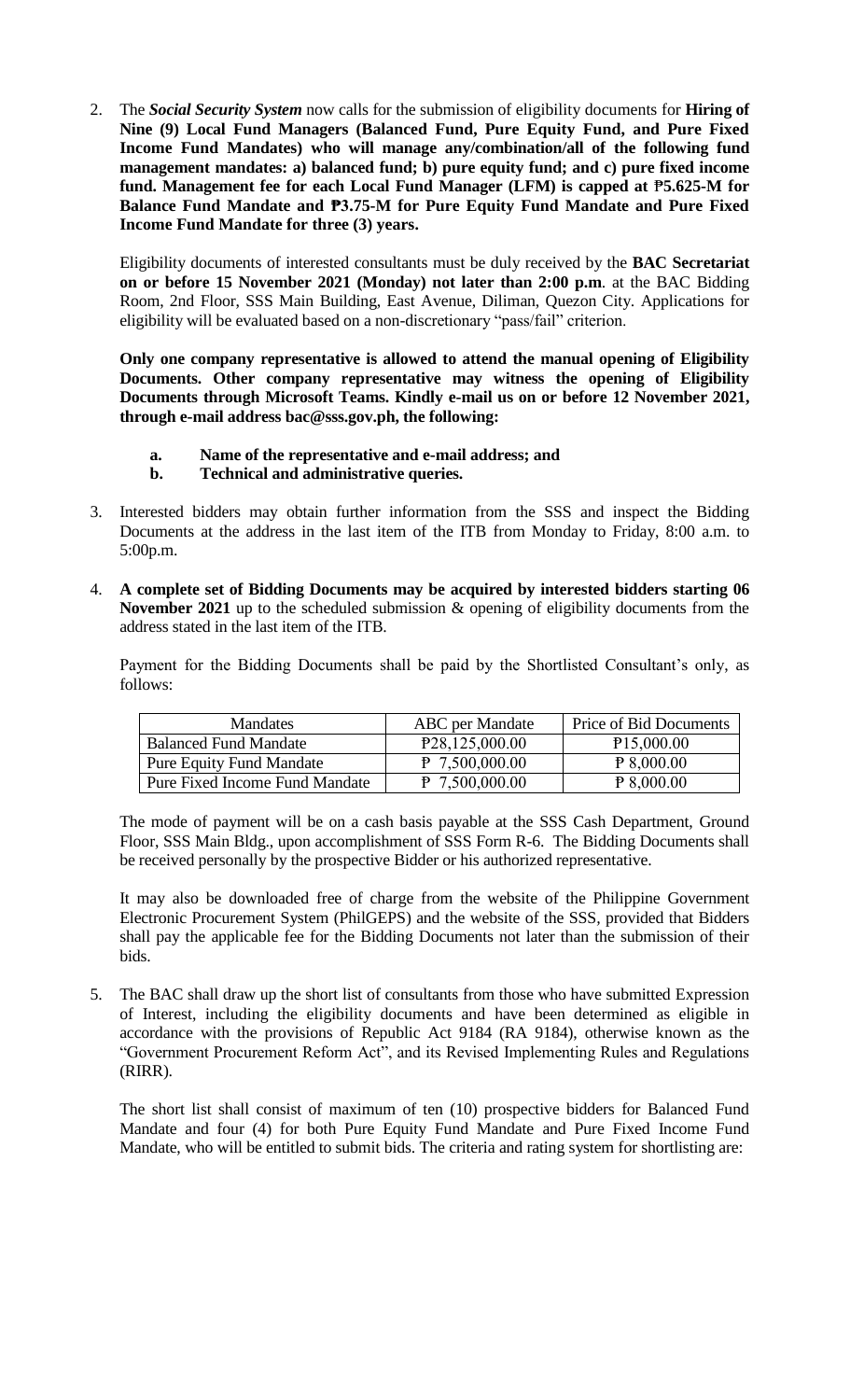| Criteria                                        | Requirement                                                                                                                                                                                                                                                                                                                                                                                                                                                                                                                                                                                                             | <b>Maximum</b><br><b>Points</b> | Weight |
|-------------------------------------------------|-------------------------------------------------------------------------------------------------------------------------------------------------------------------------------------------------------------------------------------------------------------------------------------------------------------------------------------------------------------------------------------------------------------------------------------------------------------------------------------------------------------------------------------------------------------------------------------------------------------------------|---------------------------------|--------|
| A. Bidders<br>Mandate as<br><b>Fund Manager</b> | Bidder must be duly registered and authorized by the<br>appropriate agency to perform the function of a fund<br>manager for at least 5 years as of December 31, 2020.                                                                                                                                                                                                                                                                                                                                                                                                                                                   | 15                              | 15%    |
|                                                 | Bidder(s) must provide copy of licenses/certificates<br>issued by the appropriate regulatory agency in the<br>Philippines (e.g. BSP or SEC) that it is allowed to<br>perform the functions of a fund manager or to engage in<br>trust and other fiduciary business (indicating date when<br>the fund management/trust operation started). The<br>documents submitted should show that the bidder has<br>been performing the fund management function for<br>segregated fund for at least five (5) years as of December<br>31, 2020.                                                                                     |                                 |        |
|                                                 | Years $\geq$ 15 : 15 points<br>$10 \ge$ years < 15 years: 12 points<br>$5 \ge$ years <10 years : 10 points                                                                                                                                                                                                                                                                                                                                                                                                                                                                                                              |                                 |        |
|                                                 | $Bidder(s)$ with less than five $(5)$ years performing the<br>function of a fund manager as of December 31, 2020 shall<br>be disqualified.                                                                                                                                                                                                                                                                                                                                                                                                                                                                              |                                 |        |
| <b>B.</b><br>Qualification<br>SSS fund.         | Provide list of personnel to be assigned to SSS fund<br>of personnel including investment officers, fund managers, risk<br>to be assigned officers, dealer, trader, research analysts and other<br>to manage the officers or staff involved in managing the fund, except<br>backroom personnel, and submit their curriculum vitae<br>and copies of their current/previous licenses, certificates<br>and awards issued by any private or government entity in<br>relation to their fund management function. Bidder(s)<br>who fail to submit required documents shall automatically<br>get zero point on this criterion. | 15                              | 15%    |
|                                                 | Minimum of three (3) personnel (consisting of at least<br>one $(1)$ investment officer, one $(1)$ fund manager and one<br>(1) dealer/trader) with at least five (5) years individual<br>work experience in managing investments and other<br>investment related functions.                                                                                                                                                                                                                                                                                                                                              |                                 |        |
|                                                 | Please refer to Item C #2 of attached Questionnaire                                                                                                                                                                                                                                                                                                                                                                                                                                                                                                                                                                     |                                 |        |
| C. Account<br>Loading<br>Personnel<br>(ALP)     | This is to give consideration to the bidder's capacity to<br>Per   manage the Bidder's AUM:<br>a) No. of active, segregated accounts amounting to<br>P3.0 Million and up as of December 31, 2020 (Please<br>refer to Item D #1 Table on Total AUM for<br>Segregated Accounts of attached Questionnaire)                                                                                                                                                                                                                                                                                                                 | 10                              | 10%    |
|                                                 | b) No. of key personnel in bidder's fund management<br>team (Please refer to Item C #1 of attached<br>Questionnaire)                                                                                                                                                                                                                                                                                                                                                                                                                                                                                                    |                                 |        |
|                                                 | The Q will be scored as follows:<br>$Q = 10$ points *(Lowest ALP/ Actual ALP)                                                                                                                                                                                                                                                                                                                                                                                                                                                                                                                                           |                                 |        |
|                                                 | Where $ALP = a/b$<br>Lowest $ALP =$ lowest calculated a/b                                                                                                                                                                                                                                                                                                                                                                                                                                                                                                                                                               |                                 |        |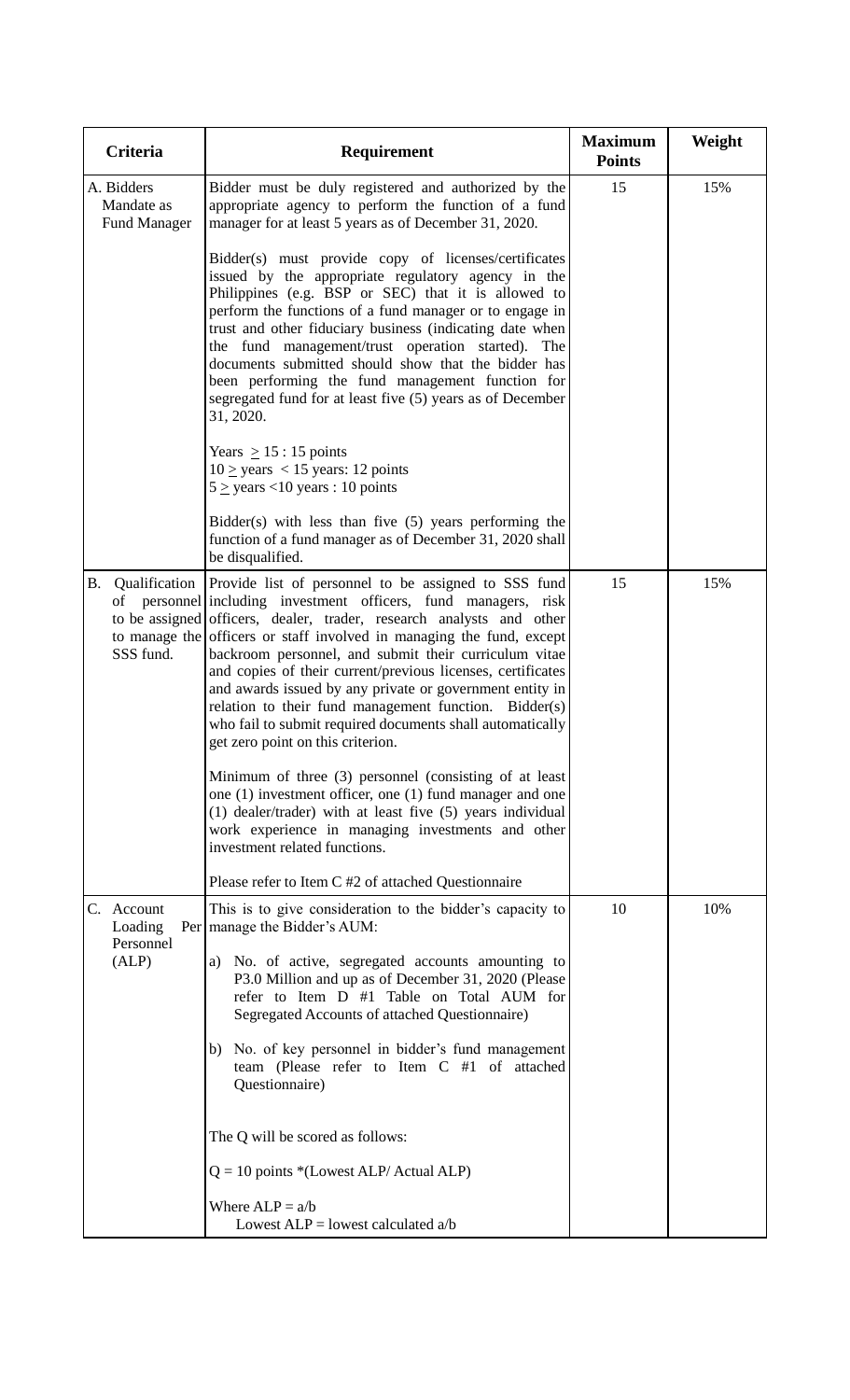|    |                            | D. Assets Under The AUM requirement are as follows:                                                                                                                                                                                               | 30 | 30% |
|----|----------------------------|---------------------------------------------------------------------------------------------------------------------------------------------------------------------------------------------------------------------------------------------------|----|-----|
|    | Management<br>(AUM)        | a) For Balanced Fund Mandate                                                                                                                                                                                                                      |    |     |
|    |                            | Bidder(s) must have AUM of at least P10.0-B in<br>balanced fund(s) as of end-December 2020.                                                                                                                                                       |    |     |
|    |                            | <b>OR</b>                                                                                                                                                                                                                                         |    |     |
|    |                            | Bidder(s) must have AUM of at least P3.5-B in<br>pure equity fund(s), and at least P6.5-B in pure<br>fixed income fund(s) as of end-December 2020.                                                                                                |    |     |
|    |                            | b) For Pure Equity Fund Mandate                                                                                                                                                                                                                   |    |     |
|    |                            | Bidder(s) must have AUM of at least P10.0-B in<br>pure equity fund(s) as of end-December 2020;                                                                                                                                                    |    |     |
|    |                            | c) For Pure Fixed Income Fund Mandate                                                                                                                                                                                                             |    |     |
|    |                            | - Bidder(s) must have AUM of at least P10.0-B in pure<br>fixed income fund(s) as of end-December 2020.<br>Pure fixed income fund(s) shall exclude money<br>market investment(s).                                                                  |    |     |
|    |                            | Bidder(s) who do not meet the required AUM per<br>mandate shall be disqualified.                                                                                                                                                                  |    |     |
|    |                            | Bidder(s) must accomplish the attached Questionnaire<br>Item D #2 Table on AUM data per mandate.                                                                                                                                                  |    |     |
| Е. | Performance<br>Record (PR) | 1. For All Managed Accounts;                                                                                                                                                                                                                      | 15 | 15% |
|    |                            | a) For Balanced Fund Mandate<br>- Must show an average annual yield over the past five<br>$(5)$ years ending 2020 on its balanced fund(s) or a<br>combination of its equity (35% weight) and fixed<br>income fund (65% weight) of at least 3.13%. |    |     |
|    |                            | b) For Pure Equity Fund Mandate<br>- Must show an average annual yield over the past five<br>$(5)$ years ending 2020 on its pure equity fund(s) of at<br>least 0.50%.                                                                             |    |     |
|    |                            | c) For Pure Fixed Income Fund Mandate<br>- Must show an average annual yield over the past five<br>(5) years ending 2020 on its pure fixed income<br>fund(s) of at least $4.54\%$ .                                                               |    |     |
|    |                            | Bidder(s) who meet the minimum required hurdle rate per<br>mandate shall be scored as follows:                                                                                                                                                    |    |     |
|    |                            | $Q = 15$ points * (Lowest volatility of returns in the past<br>five years "among all bidders" / Actual volatility of<br>returns in the past 5 years "of the bidder being rated")                                                                  |    |     |
|    |                            | Bidder(s) who do not meet the required AUM shall be<br>disqualified.                                                                                                                                                                              |    |     |
|    |                            | Bidder(s) must accomplish the attached Questionnaire<br>Item D.1 #2 Table on AUM data per mandate (column on<br>ROI for the year).                                                                                                                |    |     |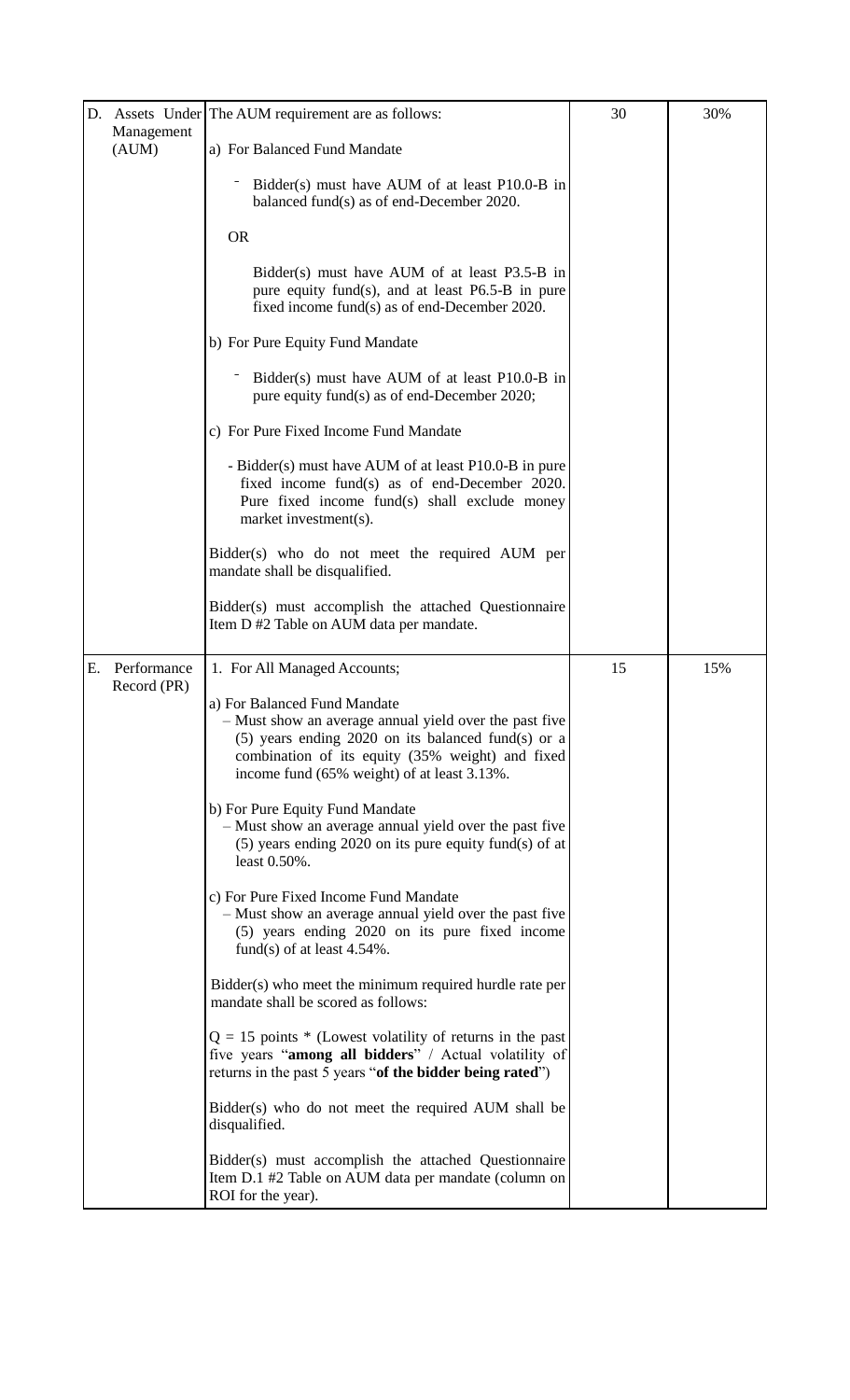| 2. For Institutional Accounts:                                                                                                                                                                                                                    | 15  | 15%  |
|---------------------------------------------------------------------------------------------------------------------------------------------------------------------------------------------------------------------------------------------------|-----|------|
| a) For Balanced Fund Mandate<br>- Must show an average annual yield over the past five<br>$(5)$ years ending 2020 on its balanced fund(s) or a<br>combination of its equity (35% weight) and fixed<br>income fund (65% weight) of at least 3.13%. |     |      |
| b) For Pure Equity Fund Mandate<br>- Must show an average annual yield over the past five<br>$(5)$ years ending 2020 on its pure equity fund(s) of at<br>least 0.50%.                                                                             |     |      |
| c) For Pure Fixed Income Fund Mandate<br>- Must show an average annual yield over the past five<br>(5) years ending 2020 on its pure fixed income<br>fund(s) of at least $4.54\%$ .                                                               |     |      |
| Bidder(s) who meet the minimum required hurdle rate per<br>mandate shall be scored as follows:                                                                                                                                                    |     |      |
| $Q = 15$ points * (Lowest volatility of returns in the past<br>five years "among all bidders" / Actual volatility of<br>returns in the past 5 years "of the bidder being rated")                                                                  |     |      |
| Bidder(s) who do not meet the required AUM per<br>mandate shall be disqualified.                                                                                                                                                                  |     |      |
| Bidder(s) must accomplish the attached Questionnaire<br>Item D.2 #2 Table on AUM data per mandate (column on<br>ROI for the year).                                                                                                                |     |      |
| <b>TOTAL</b>                                                                                                                                                                                                                                      | 100 | 100% |

- 6. Bidding will be conducted through open competitive bidding procedures using nondiscretionary "pass/fail" criterion as specified in the IRR of RA 9184.
	- (i) Bidding is restricted to Filipino citizens/sole proprietorships, cooperatives, and partnerships or organizations with at least sixty percent (60%) interest or outstanding capital stock belonging to citizens of the Philippines.
- 7. The SSS shall evaluate bids using the Quality-Cost Based Evaluation/Selection (QCBE/QCBS). The weights to be allocated for the Technical and Financial Proposals are indicated in Clause 25.1, Section III, Bid Data Sheet, Part II of the Bidding Documents. The criteria and rating system for the evaluation of bids as indicated in the Instructions to Bidders are provided in Clause 25.3 and 26.2, Section III, Bid Data Sheet, Part II of the Bidding Documents.
- 8. The contract shall be completed within thirty-six (36) months or three (3) years from Award of Contract. Contract may be renewed/extended subject to performance evaluation and approval by the Social Security Commission (SSC) until the ABC is exhausted.
- 9. References to the dates and times shall be based on Philippine Standard time. Should any of the above dates fall on a holiday, the deadline shall be extended to the same time on the immediately succeeding business day in Quezon City.
- 10. The *SSS* reserves the right to reject any and all bids, declare a failure of bidding, or not award the contract at any time prior to contract award in accordance with Sections 35.6 and 41 of the 2016 revised IRR of RA No. 9184, without thereby incurring any liability to the affected bidder or bidders.